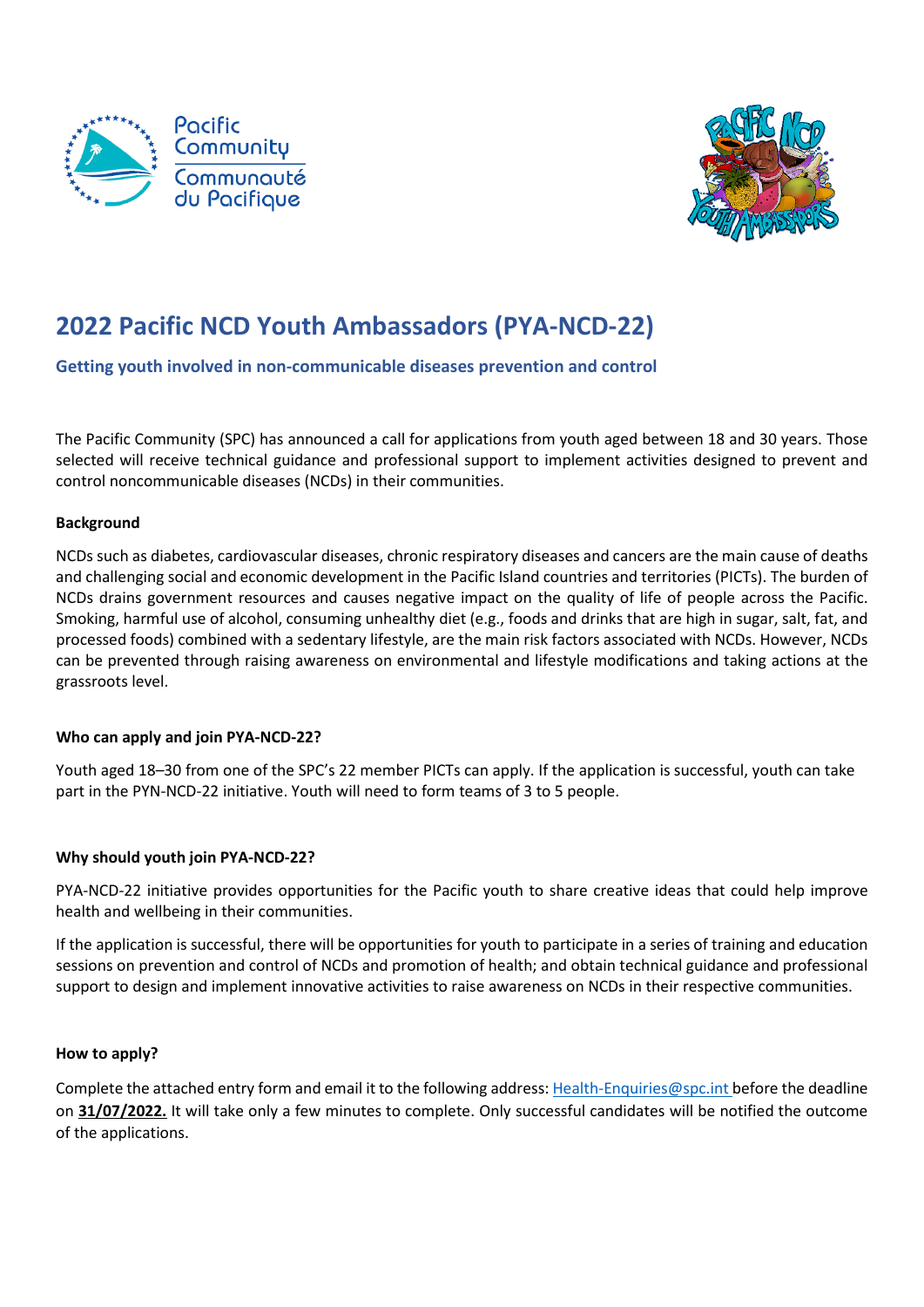



# **2022 Pacific Youth NCD Ambassadors (PYA-NCD-22) Entry form**

Must be completed and emailed to [Health-Enquiries@spc.int](mailto:Health-Enquiries@spc.int) before **31/07/2022**

## **1- Information about team members**

| Participant no. 1 |  |
|-------------------|--|
|                   |  |
|                   |  |
|                   |  |
|                   |  |
|                   |  |
| Participant no. 2 |  |
|                   |  |
|                   |  |
|                   |  |
|                   |  |
|                   |  |
| Participant no. 3 |  |
|                   |  |
|                   |  |
|                   |  |
|                   |  |